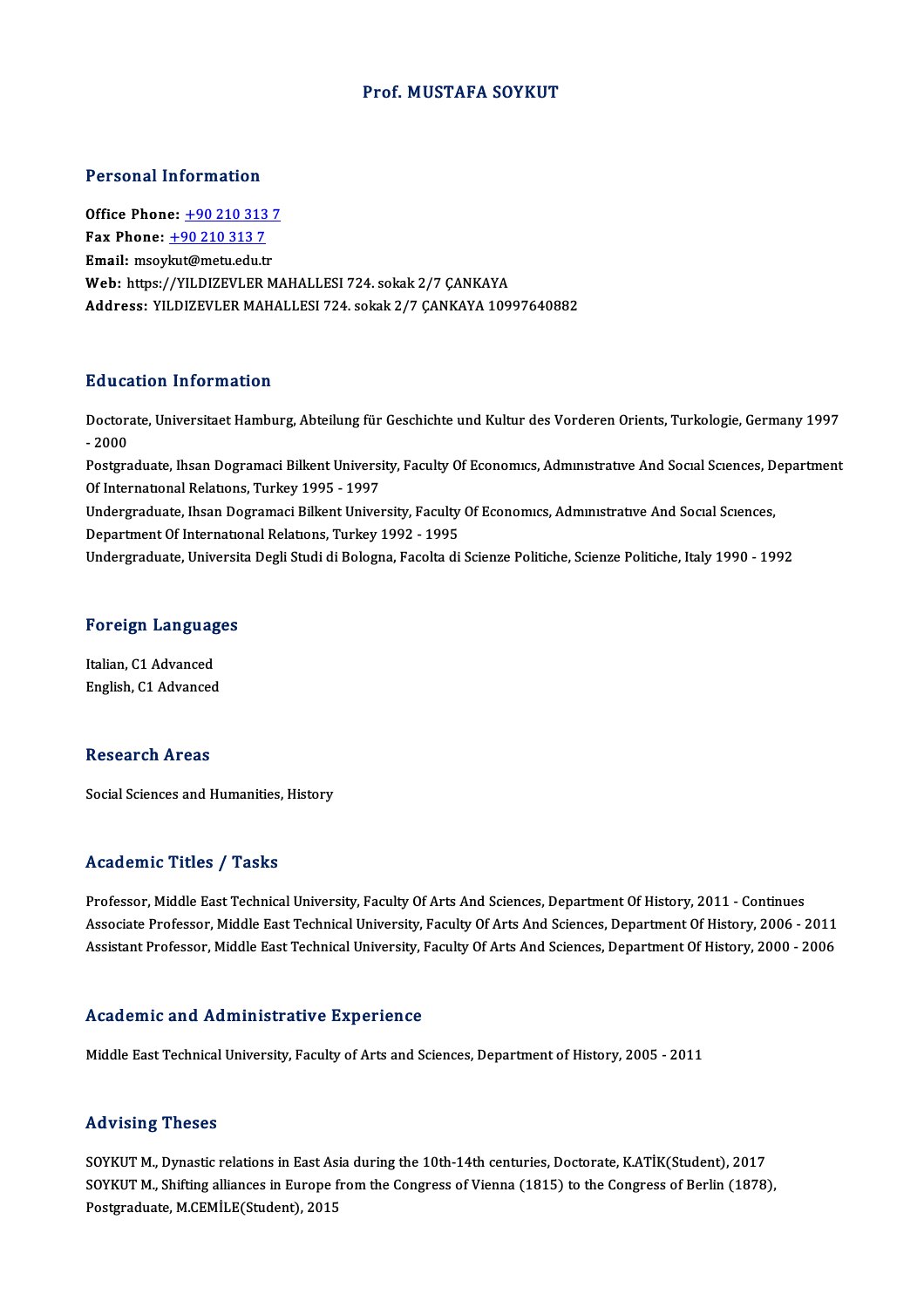SOYKUT M., Shifting alliances in Europe from the Congress of Vienna to the Congress of Berlin (1815- 1878),<br>Restanduate M.Comile(Student), 2015 SOYKUT M., Shifting alliances in Europe<br>Postgraduate, M.Cemile(Student), 2015<br>SOVKUT M. Forses of liberaliam and sen SOYKUT M., Shifting alliances in Europe from the Congress of Vienna to the Congress of Berlin (1815- 1878),<br>Postgraduate, M.Cemile(Student), 2015<br>SOYKUT M., Forces of liberalism and conservatism in the nineteenth century:

Postgraduate, M.Cemile(Student), 2015<br>SOYKUT M., Forces of liberalism and conservatism in the nineteenth century: A comparative study on the Italian<br>peninsula and the Ottoman Empire, Postgraduate, M.BORDİGNON(Student), 201

SOYKUT M., A study on China's only female ruler Wu Ze Tian, Postgraduate, A.ŞEYMA(Student), 2009

SOYKUT M., A study on China's only female emperor Wu Ze Tian, Postgraduate, A.Şeyma(Student), 2009

SOYKUT M., A study on China's only female ruler Wu Ze Tian, Postgraduate, A.ŞEYMA(Student), 2009<br>SOYKUT M., A study on China's only female emperor Wu Ze Tian, Postgraduate, A.Şeyma(Student), 2009<br>SOYKUT M., Centralization 200<mark>8</mark><br>2008<br>2008 SOYKUT M., Centralization and opposition in Mongol and Ottoman State formations, Postgraduate, G.SOMEL(Stu<br>2008<br>SOYKUT M., Ottoman army in the eighteenth century: War and military reform in the Eastern European context,<br>Po

2008<br>SOYKUT M., Ottoman army in the eighteenth century: War and military reform in the Eastern European context,<br>Postgraduate, M.ÇINAR(Student), 2007 SOYKUT M., Ottoman army in the eighteenth century: War and military reform in the Eastern European context,<br>Postgraduate, M.ÇINAR(Student), 2007<br>SOYKUT M., A socio-spatial approach to the question of class and consciousnes

Postgraduate, M.ÇINAR(Student), 2007<br>SOYKUT M., A socio-spatial approach to the question of class and<br>Bursa industrial workers, Postgraduate, M.Çınar(Student), 2007<br>SOYKUT M. Transformation of the saste system and the dali SOYKUT M., A socio-spatial approach to the question of class and consciousness formation in a local setting: the c<br>Bursa industrial workers, Postgraduate, M.Çınar(Student), 2007<br>SOYKUT M., Transformation of the caste syste

Bursa industrial workers, Postgraduate, M.Çınar(Student), 2007<br>SOYKUT M., Transformation of the caste system and the dalit movement, Postgraduate, M.RÜŞTÜ(Student<br>SOYKUT M., The dalit movement within the context of the Ind SOYKUT M., Transformation<br>SOYKUT M., The dalit mov<br>T.ÖZDEN(Student), 2005<br>SOYKUT M. The Belisies e SOYKUT M., The dalit movement within the context of the Indian independence movement, Postgraduate,<br>T.ÖZDEN(Student), 2005<br>SOYKUT M., The Policies of the Roman Emperors in the process of Christianisation between the fourth

T.ÖZDEN(Student), 2005<br>SOYKUT M., The Policies of the Roman Emperors in the<br>centuries, Postgraduate, A.ÖZDEMİR(Student), 2003<br>SOYKUT M. Muslim and Javish : "stherness" in the Sn centuries, Postgraduate, A.ÖZDEMİR(Student), 2003

SOYKUT M., Muslim and Jevish : "otherness" in the Spanish nation-building process throughout the reconquista (1212-<br>1614), Postgraduate, E.Türkçelik(Student), 2003 SOYKUT M., Muslim and Jevish : "otherness" in the Spanish nation-building process throughout the reconquista (1212-<br>1614), Postgraduate, E.Türkçelik(Student), 2003<br>SOYKUT M., Muslim end Jewish otherness in the Spanish nati

1614), Postgraduate, E.Türkçelik(Student), 2<br>SOYKUT M., Muslim end Jewish otherness in<br>Postgraduate, E.TÜRKÇELİK(Student), 2003

# Posigraduale, E.TORKCELIK(Student), 2003<br>Articles Published in Journals That Entered SCI, SSCI and AHCI Indexes

rticles Published in Journals That Enter<br>I. Bozidar Jezernik, ed., Imagining the Turk<br>Sovlut M I. Bozidar Jezernik, ed., Imagining the Turk<br>Soykut M.

INTERNATIONAL JOURNAL OF TURKISH STUDIES, vol.19, pp.164-166, 2013 (Journal Indexed in AHCI)

Soykut M.<br>INTERNATIONAL JOURNAL OF TURKISH STUDIES, vol.19, pp.164-166, 2013 (Journal Indexed in AHC<br>II. Permeable Borders of Faith and Politics: The Ottomans and Safavids in the Western Eye<br>Soulput M INTERNAT<br>Per<mark>meab</mark><br>Soykut M.<br>JOUPNAL Permeable Borders of Faith and Politics: The Ottomans and Safavids in the Western Eye<br>Soykut M.<br>JOURNAL OF THE ECONOMIC & SOCIAL HISTORY OF THE ORIENT, vol.56, pp.503-513, 2013 (Journal Indexed in<br>AHCL

Soykut<br>JOURN<br>AHCI)<br>Note JOURNAL OF THE ECONOMIC & SOCIAL HISTORY OF THE ORIENT, vol.56, pp.503-513, 2013 (Journal Indexed in AHCI)<br>III. Note on the relations between Italy, Islam and the Ottoman Empire (15th-18th centuries) Note sui<br>nanparti tra

AHCI)<br>Note on the relations between Italy, Islam and the Ottoman I<br>rapporti tra Italia, Islam e impero ottomano (secoli xv-xvII)<br>Sevlut M Note on the project<br>Soykut M.<br>Anabivio S rapporti tra Italia, Islam e impero ottomano (secoli xv-xvII)<br>Soykut M.<br>Archivio Storico Italiano, vol.169, no.2, pp.221-239, 2011 (Journal Indexed in SCI Expanded)<br>A CONELICT OF TWO CIVII ISATIONS: THE OTTOMANS AND AN FAR

# Soykut M.<br>Archivio Storico Italiano, vol.169, no.2, pp.221-239, 2011 (Journal Indexed in SCI Expanded)<br>IV. A CONFLICT OF TWO CIVILISATIONS: THE OTTOMANS AND AN EARLY SEVENTEENTH CENTURY HOLY<br>LEAGUE PLAN Archivio Storico<br>A CONFLICT OF<br>LEAGUE PLAN<br>Sovlat M

SoykutM.

JOURNAL OF MEDITERRANEAN STUDIES, vol.19, no.1, pp.125-148, 2010 (Journal Indexed in AHCI)

## Soykut M.<br>JOURNAL OF MEDITERRANEAN STUDIES, vol.19, no.1, pp.125-148, 2010 (Journal Indexed in AHCI)<br>V. The Development of the Image 'Turk' in Italy through Della Letteratura de' Turchi of Giambattista<br>Denà JOURN<br><mark>The D</mark><br>Donà<br>Sovlav The Deve<br>Donà<br>Soykut M.<br>Journal Of Donà<br>Soykut M.<br>Journal Of Mediterranean Studies, vol.9, no.2, pp.175-203, 1999 (Journal Indexed in AHCI)

## Articles Published in Other Journals

rticles Published in Other Journals<br>I. Dinler Tarihi Perspektifinden Hindistan Kökenli Dinler ve Kültürel Çatışmalar<br>Sevlut M Sies I us<br>Dinler Ta<br>Soykut M.<br>DOČU BAT Dinler Tarihi Perspektifinden Hindistan Kökenli Dinler ve Kültürel<br>Soykut M.<br>DOĞU BATI, vol.4, no.3, pp.88-119, 2005 (Other Refereed National Journals)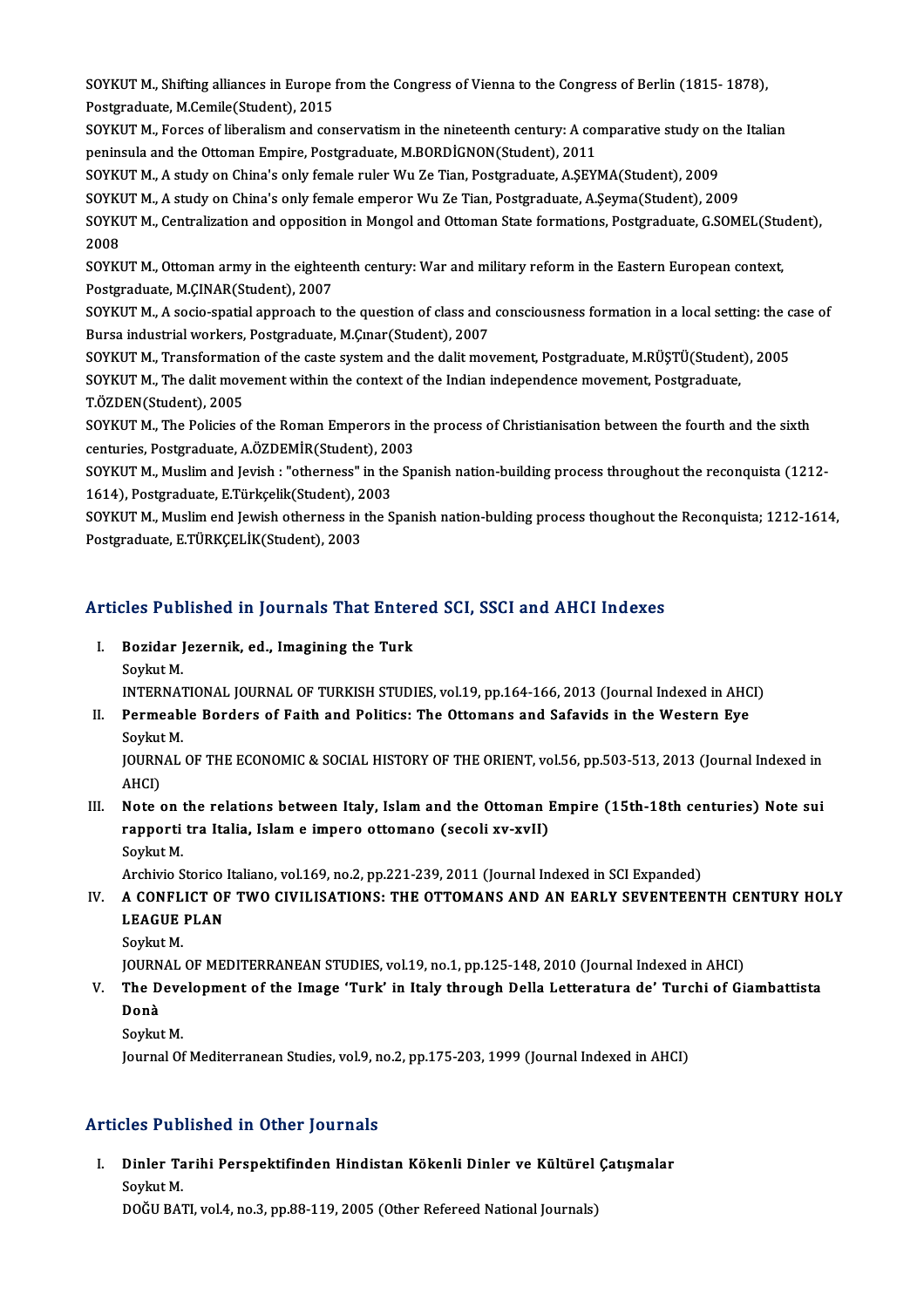## Books&Book Chapters

# OOks & Book Chapters<br>I. ITALIAN DOCUMENTS ON THE IMAGE OF THE TURK ITALIAN<br>ITALIAN<br>Soykut M.

ITALIAN DOCUMENTS ON THE IMAGE OF THE TURK<br>Soykut M.<br>in: EUROPA CRISTIANA E IMPERO OTTOMANO, Agostino Borromeo,Pierantonio Piatti,Hans Ernst Weidinger, Editor,<br>HOLLITZER VERLAC Vienne, np.395-319-2020 Soykut M.<br>in: EUROPA CRISTIANA E IMPERO OTTOMANO, A<br>HOLLITZER VERLAG, Vienna, pp.295-319, 2020<br>Le Turchio, L'Italia, L'Islam e la Chiese Catte in: EUROPA CRISTIANA E IMPERO OTTOMANO, Agostino Borromeo,Pierantonio Piat<br>HOLLITZER VERLAG, Vienna, pp.295-319, 2020<br>II. La Turchia, l'Italia, l'Islam e la Chiesa Cattolica in una prospettiva storica<br>Sovint M

# HOLLITZER VERLAG, Vienna, pp.295-319, 2020<br>II. La Turchia, l'Italia, l'Islam e la Chiesa Cattolica in una prospettiva storica<br>Soykut M.

La Turchia, l'Italia, l'Islam e la Chiesa Cattolica in una prospettiva storica<br>Soykut M.<br>in: La Turchia nello spazio euromediterraneo, Edoardo Boria,Sandra Leonardi and Cosimo Palagiano, Editor,<br>Edizioni Nueva Cultura Rome Soykut M.<br>in: La Turchia nello spazio euromediterraneo, Edoardo<br>Edizioni Nuova Cultura, Roma, Rome, pp.84-100, 2014<br>L'Immagine del Tunse fue la Santa Sode, Venezie in: La Turchia nello spazio euromediterraneo, Edoardo Boria,Sandra Leonardi and Cosimo Palagiano<br>Edizioni Nuova Cultura, Roma, Rome, pp.84-100, 2014<br>III. L'Immagine del Turco fra la Santa Sede, Venezia e L'Impero Ottomano

# Edizioni N<br><mark>L'Immag</mark>i<br>Soykut M.<br>in: Das Pil

Soykut M.<br>in: Das Bild des Feindes. Konstruktion von Antagonismen und Kulturtransfer im Zeitalter der Türkenkriege , Soykut M.<br>in: Das Bild des Feindes. Konstruktion von Antagonismen und Kulturtransfer im Zeitalte<br>Eckhard Leuschner Thomas Wünsch, Editor, Gebr. Mann Verlag, Berlin, pp.23-40, 2013<br>ITALIAN RERCERTIONS OF THE OTTOMANS, Confl in: Das Bild des Feindes. Konstruktion von Antagonismen und Kulturtransfer im Zeitalter der Türkenkriege ,<br>Eckhard Leuschner Thomas Wünsch, Editor, Gebr. Mann Verlag, Berlin, pp.23-40, 2013<br>IV. ITALIAN PERCEPTIONS OF THE O

# Eckhard<br>ITALIAN<br>Sources<br><sup>Soulut M</sup> **ITALIAN<br>Sources<br>Soykut M.**<br>Peter Lan Sources<br>Soykut M.<br>Peter Lang Publishing, Inc., Frankfurt, 2011<br>La visione dell'Eurene del mende etter

# Soykut M.<br>Peter Lang Publishing, Inc., Frankfurt, 2011<br>V. La visione dell'Europa dal mondo ottomano nell'età moderna<br>Soykut M. Peter Lang<br><mark>La vision</mark><br>Soykut M.<br>in Slavice

in: Slavica viterbiensia 003, Periodico di letterature e culture slave della Facoltà di Lingue e Letterature Straniere Soykut M.<br>in: Slavica viterbiensia 003, Periodico di letterature e culture slave della Facoltà di Lingue e Letterature Straniere<br>Moderne dell'Università della Tuscia, Ornella Discacciati Raffaele Caldarelli, Editor, Gangem in: Slavica<br>Moderne<br>39, 2011<br>Italian n Moderne dell'Università della Tuscia, Ornella Discacciati Raffaele Caldarelli, I<br>39, 2011<br>VI. Italian perceptions of the Ottomans from the 15th to 18th Century<br>Sovint M 39, 2011<br>Italian pe<br>Soykut M.<br>in: Penrës

Italian perceptions of the Ottomans from the 15th to 18th Century<br>Soykut M.<br>in: Repräsentationen der islamischen Welt im Europa der Frühen Neuzeit, Haug Moritz,G. L. Pelizaeus, Editor,<br>Assbandarff Varles, Münster, pp.169,1 Soykut M.<br>in: Repräsentationen der islamischen Welt im Eu<br>Aschendorff Verlag, Münster, pp.168-176, 2010<br>Tianas and Danvishes in Anatalian Isanegru Aschendorff Verlag, Münster, pp.168-176, 2010

## VII. Tiaras and Dervishes in Anatolian Iconography<br>Soykut M.

in: The Art of Central Asia and the Indian Subcontinent : In Cross-cultural Perspective, Anupa Pande Mandira Soykut M.<br>in: The Art of Central Asia and the Indian Subcontinent : In Cross-cultural<br>Sharma, Editor, Aryan Books International, New Delhi, pp.292-306, 2008<br>Panalik ve Venedik Belgelarinde Avrune'nın Birliği ve Osmanlı D. in: The Art of Central Asia and the Indian Subcontinent : In Cross-cultural Persp<br>Sharma, Editor, Aryan Books International, New Delhi, pp.292-306, 2008<br>VIII. Papalık ve Venedik Belgelerinde Avrupa'nın Birliği ve Osmanlı D Sharma, E<br><mark>Papalık v</mark><br>Soykut M.<br>İstanbul P

# Papalık ve Venedik Belgelerinde Avrupa'nın |<br>Soykut M.<br>İstanbul Bilgi Üniversitesi Yayınları, İstanbul, 2007<br>The Cenealegy of the 'Other': The Turks, Isla

İstanbul Bilgi Üniversitesi Yayınları, İstanbul, 2007

# Soykut M.<br>Istanbul Bilgi Üniversitesi Yayınları, İstanbul, 2007<br>IX. The Genealogy of the 'Other': The Turks, Islam and Europe<br>Sovkut M.

The Genealogy of the 'Other': The Turks, Islam and Europe<br>Soykut M.<br>in: Are We Captives of History? Historical Essays on Turkey and Europe, Edgeir Benum,Alf Johansson,Jan-Erik<br>Smilden Alf Sterrud, Editer, University of Osl Soykut M.<br>in: Are We Captives of History? Historical Essays on Turkey and Europe, E<br>Smilden,Alf Storrud, Editor, University of Oslo Press, Oslo, pp.31-70, 2007<br>Des Osmanisshe Beish und des Panstum im Press& der surenäis in: Are We Captives of History? Historical Essays on Turkey and Europe, Edgeir Benum,Alf Johansson,Jan-<br>Smilden,Alf Storrud, Editor, University of Oslo Press, Oslo, pp.31-70, 2007<br>X. "Das Osmanische Reich und das Papstum i

# Smilden,Alf Storrud, Editor, University of Oslo Press, Oslo, pp.31-70, 2007<br>"Das Osmanische Reich und das Papstum im Prozeß der europäischen Ide<br>politikgeschichtlicher Blick auf das Zeitalter des Westfälischen Friedens"<br>Se "Das Osm<br>politikge:<br>Soykut M.<br>in:Eurona

politikgeschichtlicher Blick auf das Zeitalter des Westfälischen Friedens"<br>Soykut M.<br>in: Europa im 17. Jahrhundert. Ein politischer Mythos und seine Bilder, Klaus BußmannElke Werner, Editor, Franz Soykut M.<br>in: Europa im 17. Jahrhundert. Ein politis<br>Steiner Verlag, Stuttgart, pp.79-94, 2004<br>HISTOPICAL, IMACE OF THE TUPK IN in: Europa im 17. Jahrhundert. Ein politischer Mythos und seine Bilder, Klaus BußmannElke Werner, I<br>Steiner Verlag, Stuttgart, pp.79-94, 2004<br>XI. HISTORICAL IMAGE OF THE TURK IN EUROPE: POLITICAL AND CIVILISATIONAL ASPECTS

# Steiner Verlag, Stuttgart, pp.79-94, 2004<br>HISTORICAL IMAGE OF THE TURK II<br>Soykut M. (Editor)<br>The Isis Press, İstanbul, 2003 HISTORICAL IMAGE OF TH<br>Soykut M. (Editor)<br>The Isis Press, İstanbul, 2003<br>Image of the "Turk" in Ital

# Soykut M. (Editor)<br>The Isis Press, İstanbul, 2003<br>XII. Image of the "Turk" in Italy. A History of the "Other" in Early Modern Europe:1453-1683<br>Sovlat M The Isis Pi<br>I<mark>mage of</mark><br>Soykut M.<br>Walter de I<mark>mage of the "Turk" in Italy. A</mark> H:<br>Soykut M.<br>Walter de Gruyter, Inc. , Berlin, 2001